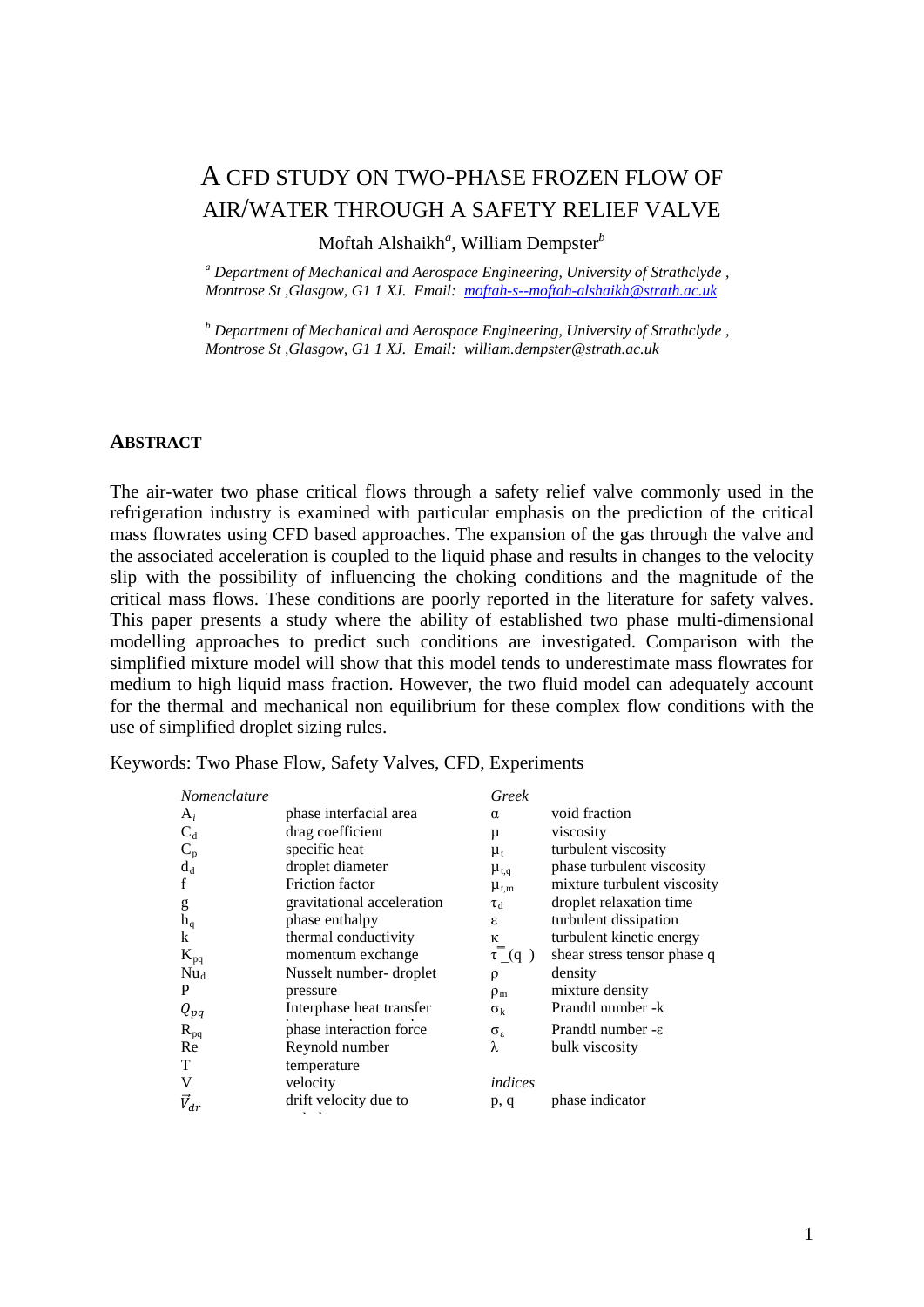### **1. INTRODUCTION**

In a wide variety of engineering systems such as heat exchangers, power systems, fluid transport systems and chemical plant, safe operation is achieved by the use of safety relief valves to limit excessive pressure levels. The analysis of single phase flows and the determination of mass flows in safety valves is largely understood both experimentally and theoretically with CFD approaches having being successfully applied as shown by Dempster et.al, 2006, Schmidt and Egan, 2009 and Song et.al, 2014. However, the operation of safety valves under two-phase flow conditions is less well understood particularly when non equilibrium effects due to phase change occur. Here the rapid expansion in the valve often results in liquid flashing or droplet condensation depending on the upstream initial conditions. The resulting mass exchange controls the critical flow conditions which determine the valve flowrate. At present the most widely accepted methods of predicting the relieving capacity of valves under two-phase flow conditions are the algebraic based homogenous equilibrium model (HEM) developed by Leung, 1986 or the homogenous non-equilibrium model of Diener and Schmidt (HNEM-DS), (Schmidt and Egan, 2009) proposed in ISO-4126-10, (ISO -4126, 2010). Most of the international standard design methods have led to either oversizing or undersizing of conventional safety relief valves. Although the continuous improvement of the two phase physical models and numerical methods makes simulations of the very complex flows in safety valves now possible, there are only a limited number of publications showing their capability. Dempster and Elmayyah (2013), predicted the critical flow condition through a conventional safety relief valve using a simplified CFD mixture model for the multiphase air/water flows. The mixture model was examined by using the commercial code FLUENT 6.3.2. This mixture model assumes that both phases are at mechanical and thermal equilibrium conditions. The study showed good agreement between the CFD results and the experiments up to 40% liquid mass fraction. Interestingly the HEM method of Darby, 2004 and the CFD results also matched these conditions. However, an increasing discrepancy of the order of 15% under prediction was evident for larger liquid mass fractions from 40 to 90%. For the larger liquid mass fractions it was surmised that the effects of non-equilibrium increased due to the increase in liquid inertia, leading to an increase in velocity slip and an increase in liquid thermal inertia resulting in poorer mass flow predictions. This paper investigates these issues further by examining the use of an Euler-Euler two fluid model to account for the non-equilibrium effects and investigate the capability of established closure models to predict the valve mass flows.

## **2. Safety Valve Details**

A conventional spring loaded safety relief valve commonly used in refrigeration systems was investigated in this study. Figure 1 depicts a cross section of ¼" inlet bore size of the safety relief valve which comprises a movable piston, loaded by a spring to the required relief pressure. The spring load is retained and applied by an adjustable gland. The valve establishes a seal through a piston sealing disk inserted into the piston which sits on the valve seat machined into the valve body, to maintain the system pressure. The operation of the valve is mainly a dynamic process therefore exceeding the set pressure leads to the piston lifting to allow mass to discharge via an available flow area. The piston lift relies essentially on the increasing system pressure which is expected to be limited due to the greater flow discharged. The current work is simplified as quasi static conditions are postulated assuming that pressure waves can be ignored. Thus the flow in the valve is adequately represented by a series of steady state conditions. It is expected that this would be more appropriate for the closing operation of a safety relief valve than the opening phase.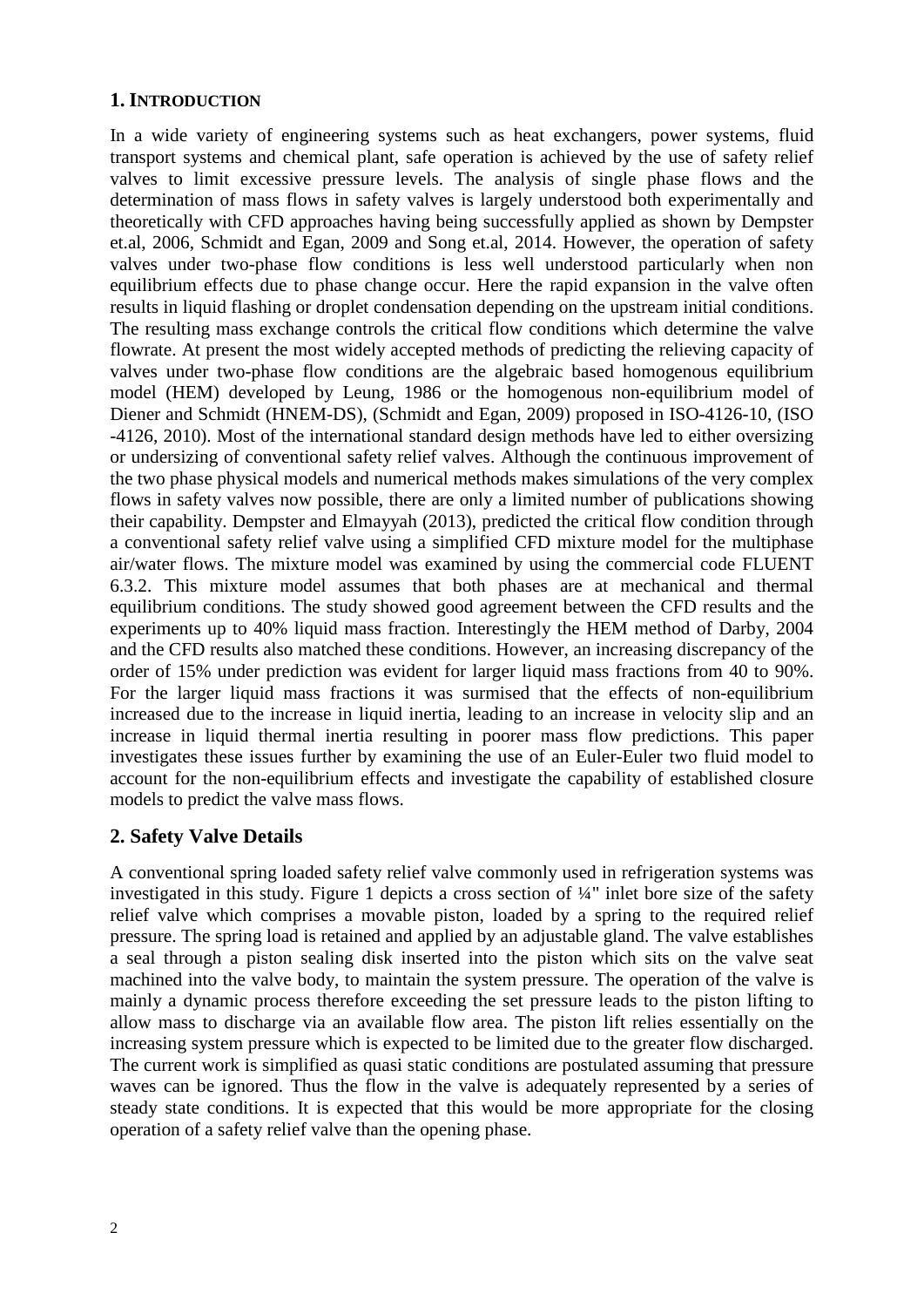

**Fig.1: Safety Relief Valve**

The flow path through the valve is complex and generally multi-dimensional distinguishing it from previous detailed modelling studies of critical flow where simple nozzles have been examined. In this paper the main focus of attention are the flows in the vicinity of the seat and piston since this is where the first occurrence of critical flow occurs and controls the valves mass flowrate. To achieve this, the flow undergoes a series of contractions and expansions in an annular space and can be modelled using two dimensional axi-symmetric assumptions.

# **3. Experimental Set up and Procedures**

An experimental flow facility for valve testing under steady state flow conditions was developed to allow independent control of the valve piston position and upstream water injection at various operating upstream air pressure conditions. The rationale was to measure the air flowrates at constant upstream pressure for variations in injected water flowrate. Thus, for each test condition, determined by setting the piston lift, upstream pressure and liquid flowrate, the air mass flow becomes the uncontrolled quantity determined by the circumstances of the two phase interaction with the valve. The water is injected into the flowing air upstream of the valve using a spray nozzle allowing the liquid to mix prior to entering the valve. Downstream of the valve, a separator is used to separate the water and the air. The water collected in the separator also acts as a water supply for the water injection pump. The test rig, Figure 2, consists of a 100 mm (4 inch) diameter pipe connected to a compressed air system providing air in the pressure range 1-15 barg to the valve. The tested safety valve is connected to the pipe via a brass converging section to adapt to the valve entrance. A liquid injection nozzle is fitted into the converging section to inject the water. The injection nozzle located in the centre of the pipe produces a uniform full cone spray with a low spray angle of  $30^{\circ}$ . A PVC T junction with a 50 mm diameter side exit is connected to the valve to direct the two phase mixture to a separator. The T junction could be maintained close to atmospheric pressure. It has a pressure tapping fitted to measure the pressure at the valve outlet. The valve piston is attached to a 250 mm long 6 mm diameter rod which passes through the far end of the PVC tube end and is connected to a lead screw and traverse table allowing the piston position to be adjusted. The piston movement is in the range of 0-5 mm and was measured by a Mitutoyo digital dial indicator with sensitivity of 0.001 mm. The water injection system consists of a positive displacement diaphragm water pump (Hydra Cell D/G-04 series) connected to the injection spray nozzle via a high pressure hose. The pump has a maximum flowrate of 11 l/min and will deliver the flow independently of the downstream pressure up to 100 bar. The pump is driven by an AC motor controlled by a speed controller,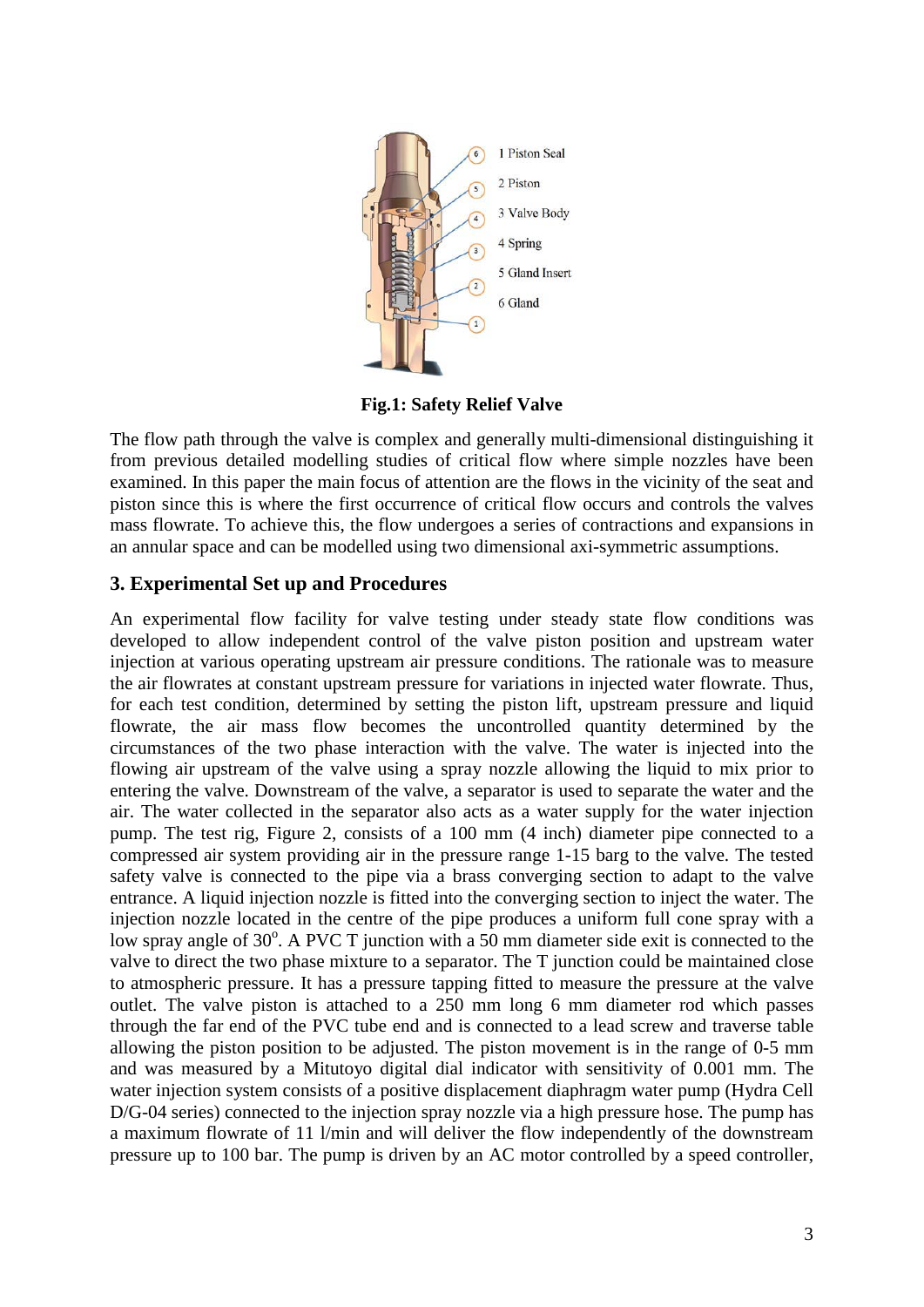which allows adjustment of the water flow rate. Upstream of the injection nozzle, a turbine flow meter (Omega Engineering FTB 1411) is fitted to facilitate measurement of the water flow rate; it has a flow rate range of  $0.4 - 10$  l/min and has an accuracy of  $+/- 1\%$  of the reading. A bladder accumulator (FlowGuard DS-20) is also connected to the pump outlet to damp the pulsating water flow rate from the pump. The air flowrate was measured using a Sierra Vortex mass flowmeter (Innova mass 240) and accurate to  $\langle 1\%$  of reading. The upstream pressure and outlet pressure are measured by Bourdon pressure gauges. The range of upstream pressures  $(1-15$  bar) and water flow rates  $(1-10)$  L/min) give a working air flow rate from 0.015 to 0.12 kg/s and a water mass fraction range from 0 to 0.9.



**Liquid and air to separator/storage tank**



*Fig. 2 Experimental Test Facility*

Test data presented in this paper was taken at a pressure of 13.7 barg for a liquid flowrate of 0-10 L/min and at a fixed piston lift position of 5 mm, which corresponds to a fully open position of the valve. This allowed a 0-0.8 range of liquid mass fractions to be examined which influences the degree of mechanical and thermal non-equilibrium, ie velocity differences and the temperature changes during the expansion process. The temperature of the gas decreases during the expansion process as the fluid accelerates but will be restricted by the heat transfer from the liquid which changes less due its larger thermal inertia. Likewise the increasing amount of liquid requires to be accelerated by the air resulting in an interfacial resistance by the liquid. This effect will increase as the liquid mass flow increases. In this study the increased liquid flow acts as a means to introduce greater non equilibrium and takes the form of an independent variable. The effect of the air flow is thus investigated and becomes the dependent variable.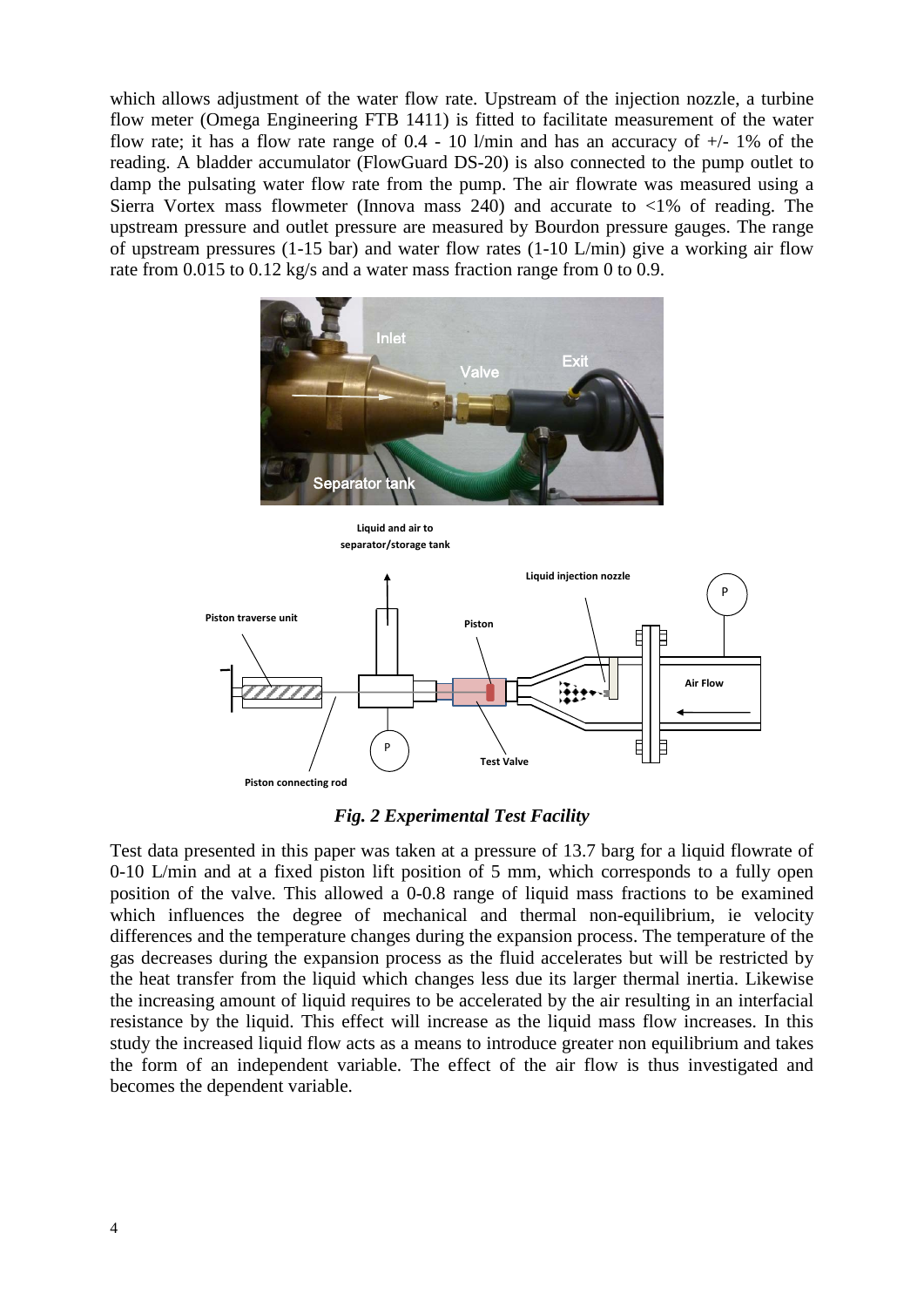#### **3. MODELLING APPROACHES**

#### *3.1 Two phase models*

Two modelling approaches were investigated to address the two phase conditions (i) an Eulerian-Eulerian two fluid model which could address thermal and mechanical non equilibrium effects and (ii) a mixture model which describes the limiting homogenous flow conditions.

Conservation of mass 
$$
\nabla \cdot \left( \alpha_q \rho_q \ \vec{V}_q \right) = 0 \tag{1}
$$

*Compatibility condition* ∑ = 1 =1 (*1a*)

*Momentum equation* 
$$
\nabla \cdot \left( \alpha_q \rho_q \vec{V}_q \vec{V}_q \right) = -\alpha_q \nabla P + \nabla \cdot \bar{\bar{\tau}}_q + \alpha_q \rho_q \vec{g} + \sum_{p=1}^n R_{pq} \tag{2}
$$

*Auxiliary equations*

$$
\bar{\bar{\tau}}_q = \alpha_q \left( \mu_q + \mu_{t,q} \right) \left( \nabla \vec{V}_q + \nabla \vec{V}_q^t \right) + \alpha_q \left( \lambda_q - \frac{2}{3} (\mu_q + \mu_{t,q}) \nabla \vec{V}_q \right)
$$
(2a)

$$
R_{pq} = K_{pq} \left( \vec{V}_p - \vec{V}_q \right) \tag{2b}
$$

$$
K_{pq} = \frac{\rho_p f}{6\tau_d} d_d A_i \quad A_i = \frac{6\alpha_p \alpha_p}{d_d^2} \quad \tau_d = \frac{\rho_p d_d^2}{18\mu_q} \quad f = \frac{c_p Re_d}{24} \quad \text{Re}_d = \frac{\rho_q |\vec{v}_p - \vec{v}_q| d_d}{\mu_q} \tag{2c}
$$

$$
C_D = \begin{cases} \frac{24(1+0.15Re_d^{0.687})}{Re_d} & Re_d \le 1000\\ 0.44 & Re_d > 1000 \end{cases}
$$
 (2e)

*Conservation of energy*  $\nabla \cdot (\alpha_q \rho_q \vec{u}_q h_q) = \alpha_q \frac{\partial^p q}{\partial t} + \overline{\overline{t}}_q : \nabla \cdot \vec{u}_q - \nabla \cdot \vec{q}_q + \sum_{p=1}^n (Q_{pq})$  (3)

*Auxiliary equations*  $Q$ 

$$
Q_{pq} = h_{pq} A_i (T_p - T_q) \tag{3a}
$$

$$
h_{pq} = \frac{k_q N u_d}{d_d} \qquad A_i = \frac{6\alpha_p \alpha_p}{d_d^2} \tag{3b}
$$

$$
Nu_d = \left[2.0 + 0.6 \, Re_d^{\frac{1}{2}} \, Pr^{\frac{1}{3}}\right] \quad 0.1 < Re_d < 4000 \tag{3c}
$$

$$
\Pr = \frac{c_{p,q}\mu_q}{k_q}. \quad \text{Re}_d = \frac{\rho_q |\vec{v}_p - \vec{v}_q| d_d}{\mu_q} \tag{3d}
$$

*Turbulence model- k-e transport equations*

$$
\nabla.(\rho_m \vec{v}_m \kappa) = \nabla. \left\{ (\mu_m + \frac{\mu_{t,m}}{\sigma_k}) \nabla \kappa \right\} + G_{\kappa,m} - \rho_m \varepsilon \tag{4a}
$$

$$
\nabla \cdot (\rho_m \vec{v}_m \varepsilon) = \nabla \cdot \left\{ (\mu_m + \frac{\mu_{t,m}}{\sigma_{\varepsilon}}) \nabla \varepsilon \right\} + \frac{\varepsilon}{\kappa} (C_{1\varepsilon} G_{\kappa,m} - C_{2\varepsilon} \rho_m \varepsilon)
$$
(4b)

$$
\rho_m = \sum_{i=1}^N \alpha_i \rho_i \qquad \mu_m = \sum_{i=1}^N \alpha_i \mu_i \qquad \vec{\nu}_m = \frac{\sum_{i=1}^N \alpha_i \rho_i \vec{\nu}_i}{\sum_{i=1}^N \alpha_i \rho_i}
$$
\n
$$
(4c)
$$

$$
G_{\kappa,m} = \mu_{t,m} (\nabla \vec{\nu}_m + (\nabla \vec{\nu}_m)^T : \nabla \vec{\nu}_m
$$
\n(4d)

$$
\mu_{t,m} = \rho_m \cdot C_\mu \cdot \frac{\kappa^2}{\varepsilon} \qquad \mu_{t,q} = \frac{\rho_q}{\rho_m} \mu_{t,m} \tag{4e}
$$

$$
C_{\mu} = 0.06 \t C_{1\varepsilon} = 1.44 \t, C_2 = 1.92 \t, \t, \t\sigma_k = 1.0 \t, \t\sigma_{\varepsilon} = 1.3 \t\t(4f)
$$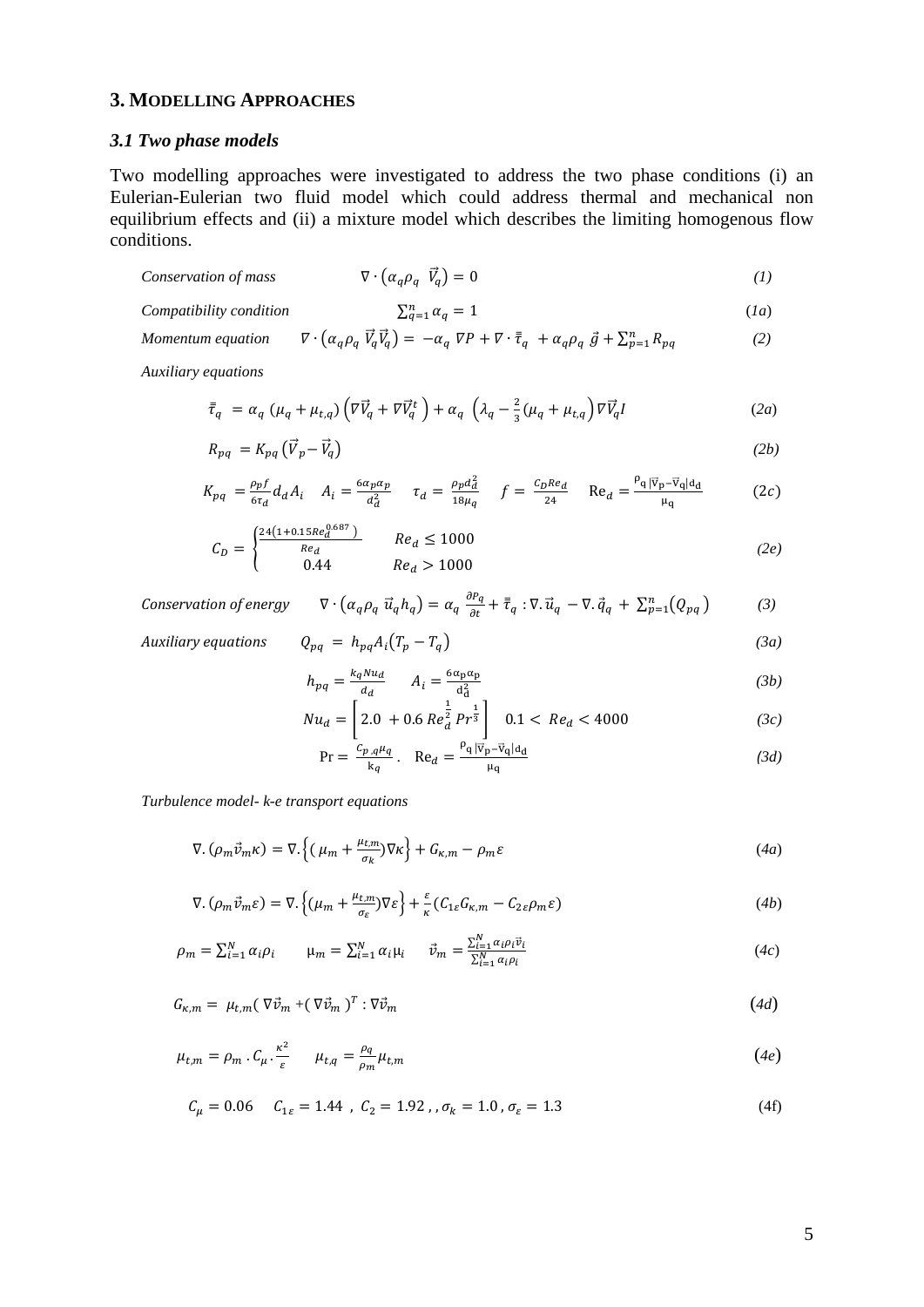The mixture model follows Manninen and Taavassalo, (1996) and the equation system (1)-(4) describes the two fluid approach. The details of the governing equations of both models are described in FLUENT documentation (Fluent 2006). The equations are in volume averaged form. Interfacial drag, Equations (2a-2e) is determined by the drag coefficient model of Schiller and Naumann, (1935), the interfacial heat transfer is based on Ranz and Marshall's work, (1952). A simplified approach to two phase turbulence is chosen based on a k-ε mixture turbulence approach (Fluent, 2006). The turbulence is coupled to the momentum equations through the shear stress tensor only.



**Fig.3: The computational model**

A fully opened safety relief valve geometry with its adjusted gland is presented as a 2Daxisymmetric model with a structured mesh as shown on Fig.3. The mesh used for all calculations contains approximately 11350 elements and based on a quadrilateral cell type. On average the mesh density is  $8 \text{ cells/mm}^2$  and has been found from Elmayyah (2010) to be sufficiently accurate. The mesh grid is generated based on the curvature advanced size function with a fine relevance centre as well as a fine span angle centre. The generated grid is also examined using the mesh metric methodology of skewness and found to be 0.69 as a maximum value in only 157 elements over the whole flow domain. An investigation into grid independence was carried out where the results from the standard mesh (11350 cells) were compared with those of a coarser mesh (7200 cells) and a mesh 5 times more dense with 66424 cells. The results are shown on Figure 4 and indicate that the 11350 cell mesh is grid independent as far as the mass flowrate predictions are concerned. The 11350 grid also ensured grid independence for other global parameters, such as piston force, (relevant for a parallel study on valve operation) and local flow parameters such as velocity, pressure and observed compressible shock structures. This was less assured for the 7200 cell grid as can be inferred from Fig. 4.



**Fig. 4 Mesh independence study**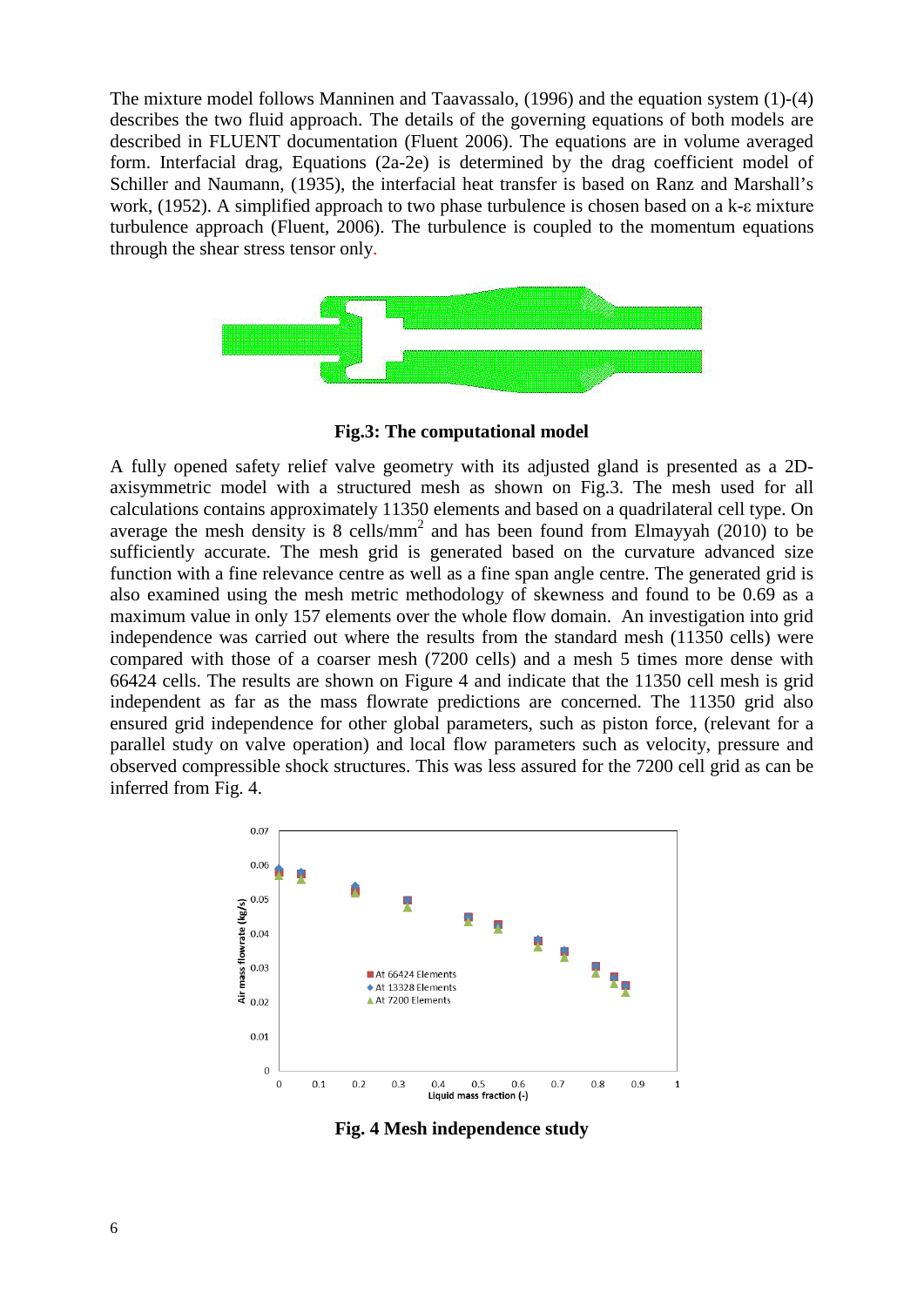### *3.2 Boundary conditions and solution strategy*

There are three main zones; the inlet, specified as a *pressure-inlet*, the outlet specified as a *pressure-outlet* and the interior-fluid represents the whole domain as an air/water mixture. Other zones are considered as walls. At the *inlet-pressure* boundary condition, the total pressure of the mixture is specified as 13.7 barg. The gas and liquid temperatures are set at the corresponding experimental values and are generally close to 288K. The liquid mass fraction has different values (from 0 to 0.8). As the mixture turbulence multiphase model is employed initial guess values of  $\kappa$  and  $\epsilon$  are set to be 0.1 and 0.2, respectively. The *pressure-outlet* boundary is set at atmospheric pressure. Also, initial values of  $\kappa$  and  $\epsilon$  and the volume fraction of the water are to be equal to those of the *pressure-inlet* zone. The zones representing the walls are considered as stationary walls. The inlet pressure boundary has been used to apply both the inlet air and water conditions. A uniformly distributed two phase flow has been assumed to represent the experimental use of a full cone nozzle droplet spray. Each inlet cell is set to the experimental inlet pressure and a volume fraction established to inject an appropriate amount of liquid corresponding to a test condition. This adequately sets the phase inlet boundary conditions to those in practice but does not directly correspond to the test conditions where a liquid inlet mass flow combined with an air pressure inlet would have intuitively been more representative. Unfortunately, this was found not to give physically correct results and is believed to be a code related issue. With regards to the solution strategy, the solution method used was the steady-state pressure-based solver for segregated iterative procedure of the popular phase coupled SIMPLE method to resolve the pressure-velocity coupling in the flow. A Green-Gauss cell based spatial discretization for the gradient was implemented and a first order upwind spatial discretization for the density, momentum, volume fraction, turbulent kinetic energy, turbulent dissipation rate and energy gradient terms. In addition, the solution is initialized with a zero operation condition by a hybrid initialization method to obtain accurate results, then being controlled by lowering the under-relaxation factors. The energy equation was not solved for the first 1000 iterations, to ensure initial stability.

### *3.3 Droplet size modelling*

The droplets are injected via a spray nozzle that produced a full cone spray at a  $30^{\circ}$  spray angle and droplet diameters of the order of 400μm. The spray was injected into the air flow at the entrance of a converging nozzle with an area contraction ratio of 70 and under typical operating conditions would lead to the acceleration of the air flow from a negligible Mach number to one of 0.6, with velocities reaching 200 m/s. In doing so, we have assumed that injected droplets undergo a series of aerodynamic break up processes which result in a critical Weber number being reached. Kolev, 2007 reviews much of the current work in this topic and indicates that the critical Weber number determined from experiments generally fall in the range 5-20. The liquid injected into the converging section could produce relative velocities in the range 50-150 m/s resulting in predicted droplet diameters of the order of 5-40 μm. There is some evidence that this range is consistent with the limited experimental evidence of droplet sizes in sonic nozzles. Lemonnier and Camelo-Cavalcanti, 1993 measured droplet sizes at the exit of a converging nozzle for air water flow conditions and showed that sauter mean droplet diameters were in the range of 20-40 μm. Similar studies with steam flow by Alger, 1978 have measured droplet sizes in the range 1-10 μm but these sizes may have resulted from thermal break up processes in addition to aerodynamic. To account for this uncertainty we have assumed a single diameter droplet size (ie mono dispersed) at the inlet of the valve and obtained multiple solutions for a range of droplet diameters. For the reference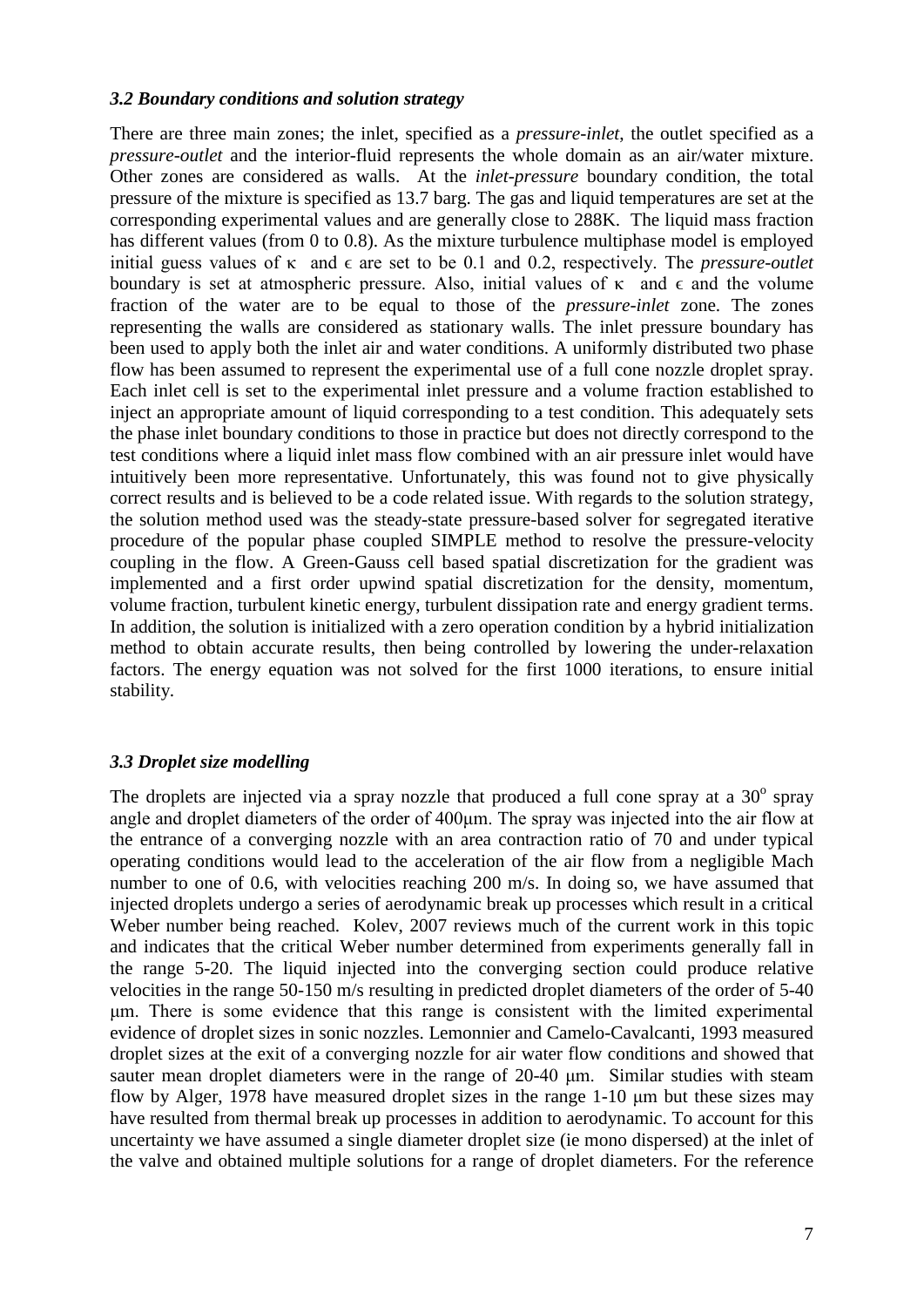case we have assumed a 10 μm diameter and investigated the effect of droplet sizes between 5 and 35 μm. It was found that 1 μm would match homogenous conditions*.*

# *4 Results*

Figure 5 compares both the mixture and two fluid model predictions against the experimental data. The models assume a droplet size of 10 microns is applicable. Figure 5 indicates that both mixture and two fluid approaches both predict the general trends correctly. The mixture model correctly predicts the mass flows within 5% for liquid mass fractions less than 0.4 but for greater mass fractions errors can be as high as 15% and suggest that the non-equilibrium effects are important and need to be accounted for. The predictions of the two fluid model can be seen to be satisfactory over the range of liquid mass fractions examined and generally predict the air mass flow rate within 5%.



**Figure 5 Experimental data and CFD predictions for an inlet of pressure 13.7 barg**



**Figure 6 Experimental data and Euler-Euler predictions for droplet sizes 5-35 microns,13.7 barg**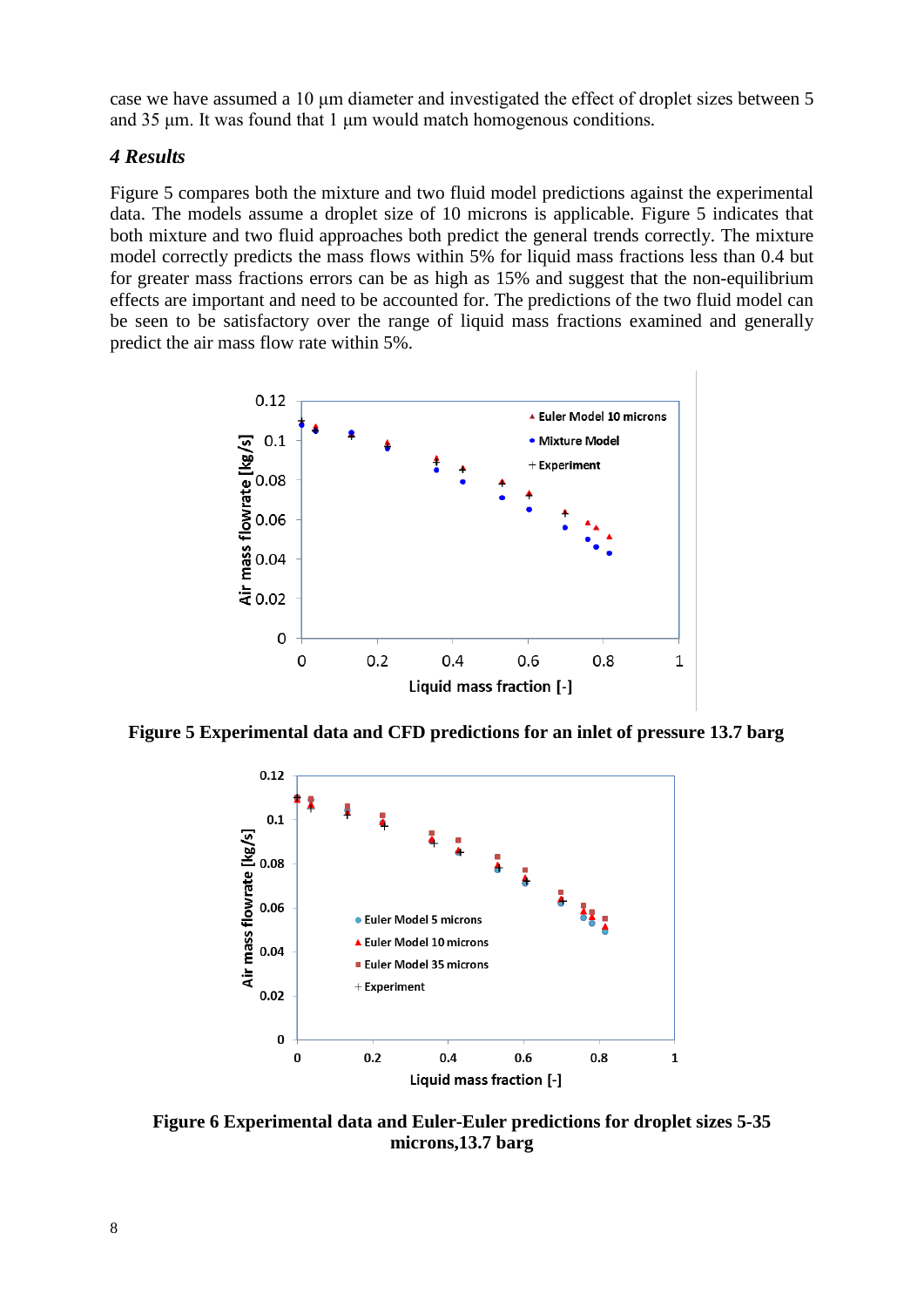Noting that the assumption here is for a mono dispersed droplet flow, the droplet size is one of the most uncertain parameters in the application of the model. Therefore, predictions for a range of droplet sizes have been carried out and are shown on Figure 6. This figure shows the effect of using droplet sizes from 5-35 microns and indicates an increasing influence as the liquid fraction increases, leading to an increase in the air flowrate as the droplet size is increased. However for this range of droplet sizes the predictions of air flowrates vary only by a maximum of 8%. The experimental values for the air flowrates fall within the range of flowrates. Thus for an estimated droplet size based on a critical weber number of  $We=12$ reasonable predictions of mass flow can be achieved.



**Figure 7: Two fluid model Mach Number at 13% liquid mass fraction**



**Figure 8: Two fluid model Weber number at 13% and 70% liquid mass fraction**

Further verification can be achieved by examining the predicted Weber numbers. Figure 7 shows the predictions of Mach number from the Euler-Euler model at a liquid mass fraction of 13% and indicate that the critical flow location occurs at the end of the channel between the piston and valve body. This is the choking location for all flow conditions. Figure 8 shows the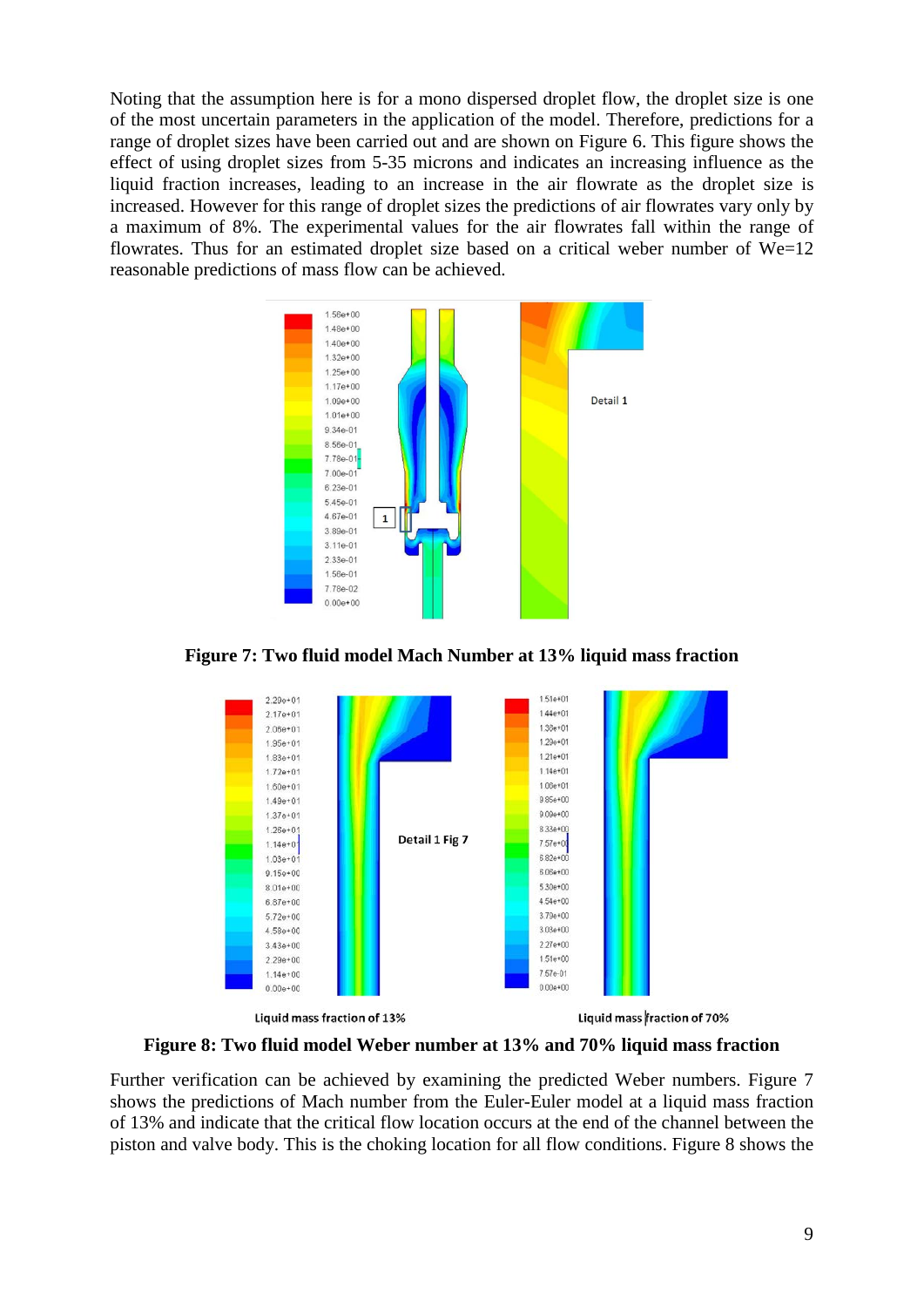predicted Weber numbers in this location for the 10 micron diameter case and for liquid fractions of 13% and 70% .The figure shows that Weber numbers generally lie in the 10-20 range confirming the initial assumptions and the droplet diameters investigated

## *5 CONCLUSIONS*

A CFD based study has been carried out to examine the capability of predicting critical flows in a safety valve exposed to a two component (air/water) two phase flow. The results indicate that;

- (i) Established two fluid modelling approaches as exemplified by the FLUENT two fluid model with standard closure relations can satisfactorily predict the two phase critical flowrates.
- (ii) Droplet size modelling can be adequately addressed using a critical Weber number approach. A critical Weber number of 12 and modelling the droplet conditions as a mono dispersed flow has been shown to produce self-consistent results.

## 6 REFERENCES

- 1. Alger T.W. Droplet phase characteristic in liquid-dominated steam-water nozzle flow, *PhD Thesis*, Lawrence Livermore Laboratory, University of California, 1978
- 2. Darby R. On two-phase frozen and flashing flows in safety relief values: Recommended calculation method and the proper use of the discharge coefficient. *Journal of Loss Prevention in the Process Industries*, July 2004
- 3. Dempster W.M., Lee C. K., and Deans J., Prediction of the flow and force characteristics of safety relief valves, *Proceedings of PVP2006-ICPVT-11 2006* ASME Pressure Vessels and Piping Division Conference, July
- 4. Dempster W and Elmayyah W. Two phase discharge flow prediction in safety valves. *International Journal of Pressure Vessels and Piping,* 110. pp. 61-65. ISSN 0308- 0161, 2013
- 5. Elmayyah W. Theoretical and experimental investigations of multiphase flow in safety relief valves PhD Thesis, Department of Mechanical and Aerospace Engineering, University of Strathclyde Glasgow, May 2010.
- 6. Fluent 6.3 User Guide, 2006
- 7. ISO standard, Safety devices for protection against excessive pressure Part 10: Sizing of safety valves for gas/liquid two-phase flow, ISO-4126-10, 2010
- 8. Kolev N I, *Multiphase Flow Dynamics 2 Thermal and Mechanical Interactions*, 3rd edition , Springer 2007, isbn 978-3-540-69834
- 9. Lemonnier H, Camelo-Cavalcanti E.S., Droplet size and velocity at the exit of a nozzle with two component near critical and critical flow, *National Heat Transfer Conference*; Atlanta, GA (United States); 8-11 Aug 1993